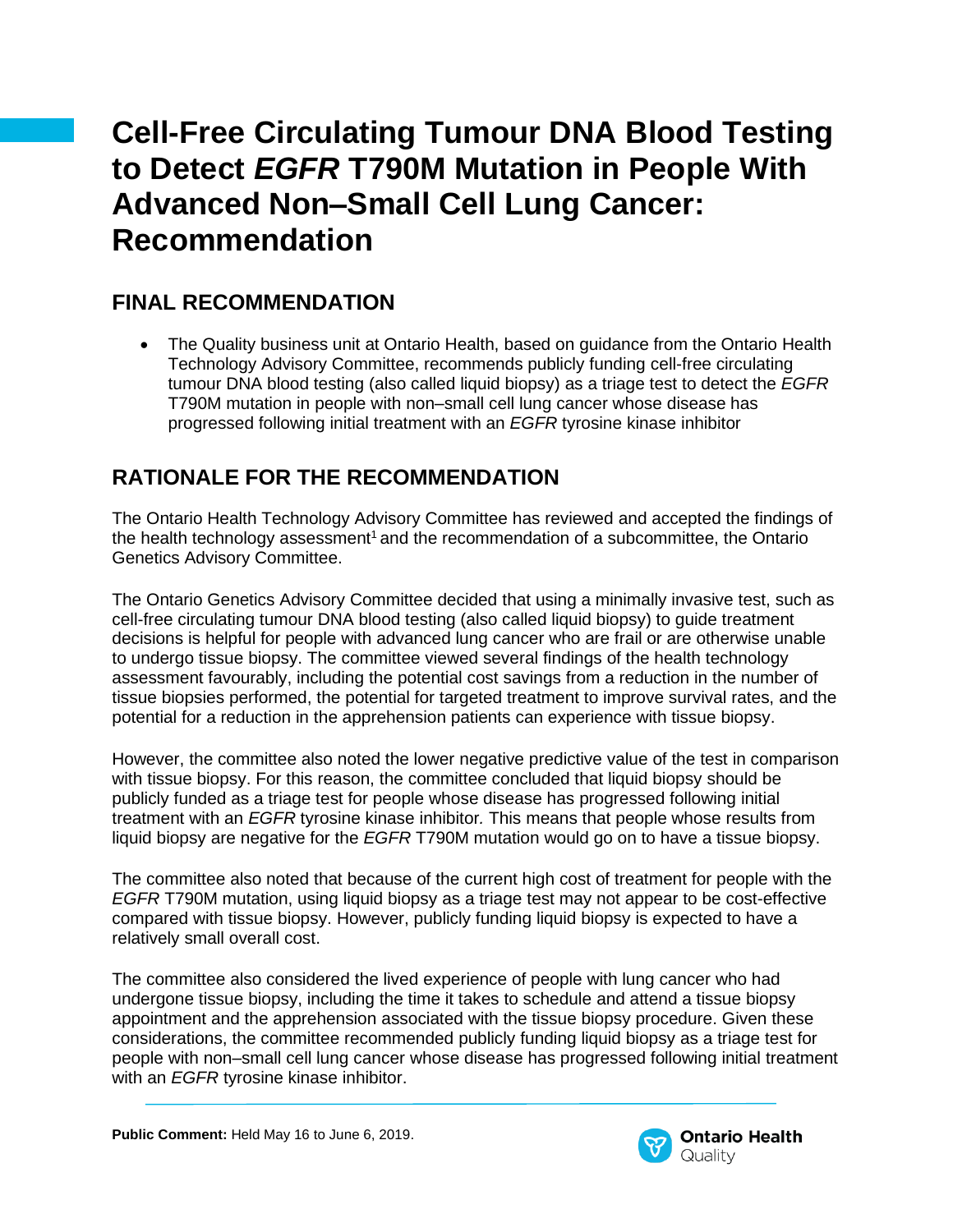#### **Decision Determinants for Cell-Free Circulating Tumour DNA Blood Testing to Detect EGFR T790M Mutation in People With Advanced Non–Small Cell Lung Cancer**

| <b>Decision Criteria</b>                                                                                                                                                                                                                | <b>Subcriteria</b>                                                                                                                          | <b>Decision Determinants Considerations</b>                                                                                                                                                                                                                                                                                                                                                                                                                                                                                                                                                                                                                                                             |
|-----------------------------------------------------------------------------------------------------------------------------------------------------------------------------------------------------------------------------------------|---------------------------------------------------------------------------------------------------------------------------------------------|---------------------------------------------------------------------------------------------------------------------------------------------------------------------------------------------------------------------------------------------------------------------------------------------------------------------------------------------------------------------------------------------------------------------------------------------------------------------------------------------------------------------------------------------------------------------------------------------------------------------------------------------------------------------------------------------------------|
| <b>Overall clinical</b><br>benefit<br>How likely is the health<br>technology/intervention<br>to result in high,<br>moderate, or low<br>overall benefit?                                                                                 | <b>Effectiveness</b><br>How effective is the health technology/<br>intervention likely to be (taking into<br>account any variability)?      | With lower sensitivity (68%) and negative predictive<br>value (61%) and high specificity (86%) and positive<br>predictive value (89%) (GRADE: Moderate), liquid<br>biopsy should be used as a triage test. This aligns<br>with Canadian and Australian guidelines. Evidence for<br>process outcomes (e.g., time to test result, tissue<br>biopsies avoided) was limited. One study showed that<br>the median time to test result for liquid biopsy vs.<br>tissue biopsy was 2 vs. 27 d, but this result was not<br>statistically compared (GRADE: Low). Progression-<br>free survival was similar for patients with and without<br>the T790M mutation as ascertained via liquid biopsy<br>(GRADE: Low). |
|                                                                                                                                                                                                                                         | <b>Safety</b><br>How safe is the health technology/<br>intervention likely to be?                                                           | No evidence on adverse events associated with liquid<br>biopsy was available. Given that this test is a simple<br>blood draw, no adverse outcomes are expected to<br>arise as long as proper phlebotomy procedures are<br>followed.                                                                                                                                                                                                                                                                                                                                                                                                                                                                     |
|                                                                                                                                                                                                                                         | <b>Burden of illness</b><br>What is the likely size of the burden of<br>illness pertaining to this health<br>technology/intervention?       | Disease progression in 63% of people with advanced<br>non-small cell lung cancer results from the EGFR<br>T790M mutation.                                                                                                                                                                                                                                                                                                                                                                                                                                                                                                                                                                               |
|                                                                                                                                                                                                                                         | <b>Need</b><br>How large is the need for this health<br>technology/intervention?                                                            | Instead of a tissue biopsy, which can be difficult to<br>obtain for many reasons, liquid biopsy can be used as<br>a triage test to determine if a person has this<br>resistance mutation, thus guiding physician decisions<br>about appropriate treatment.                                                                                                                                                                                                                                                                                                                                                                                                                                              |
| <b>Consistency with</b><br>expected patient,<br>societal, and ethical<br>values <sup>a</sup><br>How likely is adoption<br>of the health<br>technology/intervention<br>to be congruent with<br>patient, societal, and<br>ethical values? | <b>Patient values</b><br>How likely is the adoption of the health<br>technology/intervention congruent with<br>expected patient values?     | People with lung cancer value having access to a test<br>that is less invasive than tissue biopsy. Further, they<br>value the convenience that liquid biopsy could provide<br>compared with tissue biopsy.                                                                                                                                                                                                                                                                                                                                                                                                                                                                                              |
|                                                                                                                                                                                                                                         | <b>Societal values</b><br>How likely is adoption of the health<br>technology/intervention to be congruent<br>with expected societal values? | Interview participants reported a desire for increased<br>access to liquid biopsy in Ontario for people with<br>advanced non-small cell lung cancer. Participants<br>reported that use of this test could avoid pain and<br>anxiety associated with tissue biopsy. Access to this<br>test is consistent with the societal values of<br>independence and fairness.                                                                                                                                                                                                                                                                                                                                       |
|                                                                                                                                                                                                                                         | <b>Ethical values</b><br>How likely is adoption of the health<br>technology/intervention to be congruent<br>with expected ethical values?   | Publicly funding liquid biopsy is likely consistent with<br>the ethical values of autonomy, fairness, and<br>beneficence. However, the ethical value of balancing<br>benefit and harm is also a consideration.                                                                                                                                                                                                                                                                                                                                                                                                                                                                                          |

 $\overline{2}$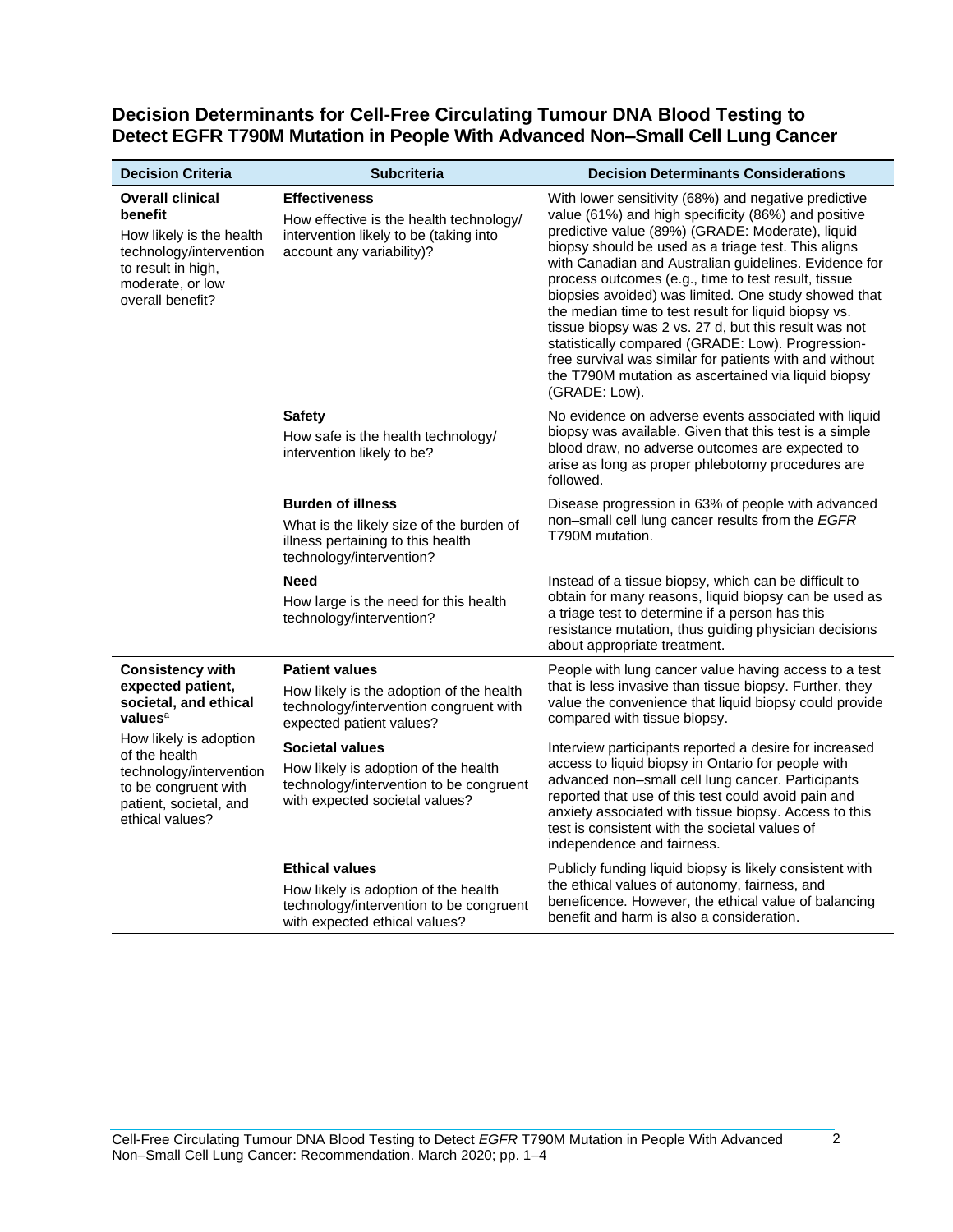| <b>Decision Criteria</b>                                                                                                                                                   | <b>Subcriteria</b>                                                                                                               | <b>Decision Determinants Considerations</b>                                                                                                                                                                                                                                                                                                                                                                                                                                                                               |
|----------------------------------------------------------------------------------------------------------------------------------------------------------------------------|----------------------------------------------------------------------------------------------------------------------------------|---------------------------------------------------------------------------------------------------------------------------------------------------------------------------------------------------------------------------------------------------------------------------------------------------------------------------------------------------------------------------------------------------------------------------------------------------------------------------------------------------------------------------|
| <b>Cost-effectiveness</b><br>How efficient is the<br>health technology/<br>intervention likely to<br>be?                                                                   | <b>Economic evaluation</b><br>How efficient is the health technology/<br>intervention likely to be?                              | When considering only testing-related costs and<br>effects, liquid biopsy was found to be more effective<br>and less costly than tissue biopsy alone. When all<br>long-term costs and effects were included, liquid<br>biopsy was unlikely to be cost-effective (ICERs: liquid<br>biopsy as a triage test vs. liquid biopsy alone was<br>greater than \$100,000/QALY; liquid biopsy alone vs.<br>tissue biopsy was greater than \$100,000/QALY). This<br>was driven by the high cost of treatment (i.e.,<br>osimertinib). |
| <b>Feasibility of</b><br>adoption into health<br>system<br>How feasible is it to<br>adopt the health<br>technology/intervention<br>into the Ontario health<br>care system? | <b>Economic feasibility</b><br>How economically feasible is the health<br>technology/intervention?                               | We estimated that it costs about \$700 to conduct a<br>liquid biopsy and about \$2,500 to conduct a tissue<br>biopsy. In addition, costs related to treatment and care<br>are expected to be incurred over time. We estimated<br>that the annual budget impact of publicly funding liquid<br>biopsy as a triage test in Ontario over the next 5 y will<br>range from \$0.06 million in year 1 to \$3 million in year<br>5.                                                                                                |
|                                                                                                                                                                            | <b>Organizational feasibility</b><br>How organizationally feasible is it to<br>implement the health technology/<br>intervention? | Liquid biopsy is currently offered by two Ontario<br>laboratories. Several commercial platforms are<br>available, and tests can also be developed in-house<br>by laboratories.                                                                                                                                                                                                                                                                                                                                            |

Abbreviations: EGFR, epidermal growth factor receptor; GRADE, Grading of Recommendations Assessment, Development, and Evaluation;

ICER, incremental cost-effectiveness ratio; QALY, quality-adjusted life-year.<br>ªAnticipated or assumed common patient, societal, and ethical values held in regard to the target condition, target population, or treatment opt Unless evidence from scientific sources corroborates the true nature of the patient, societal, and ethical values, expected values are considered.